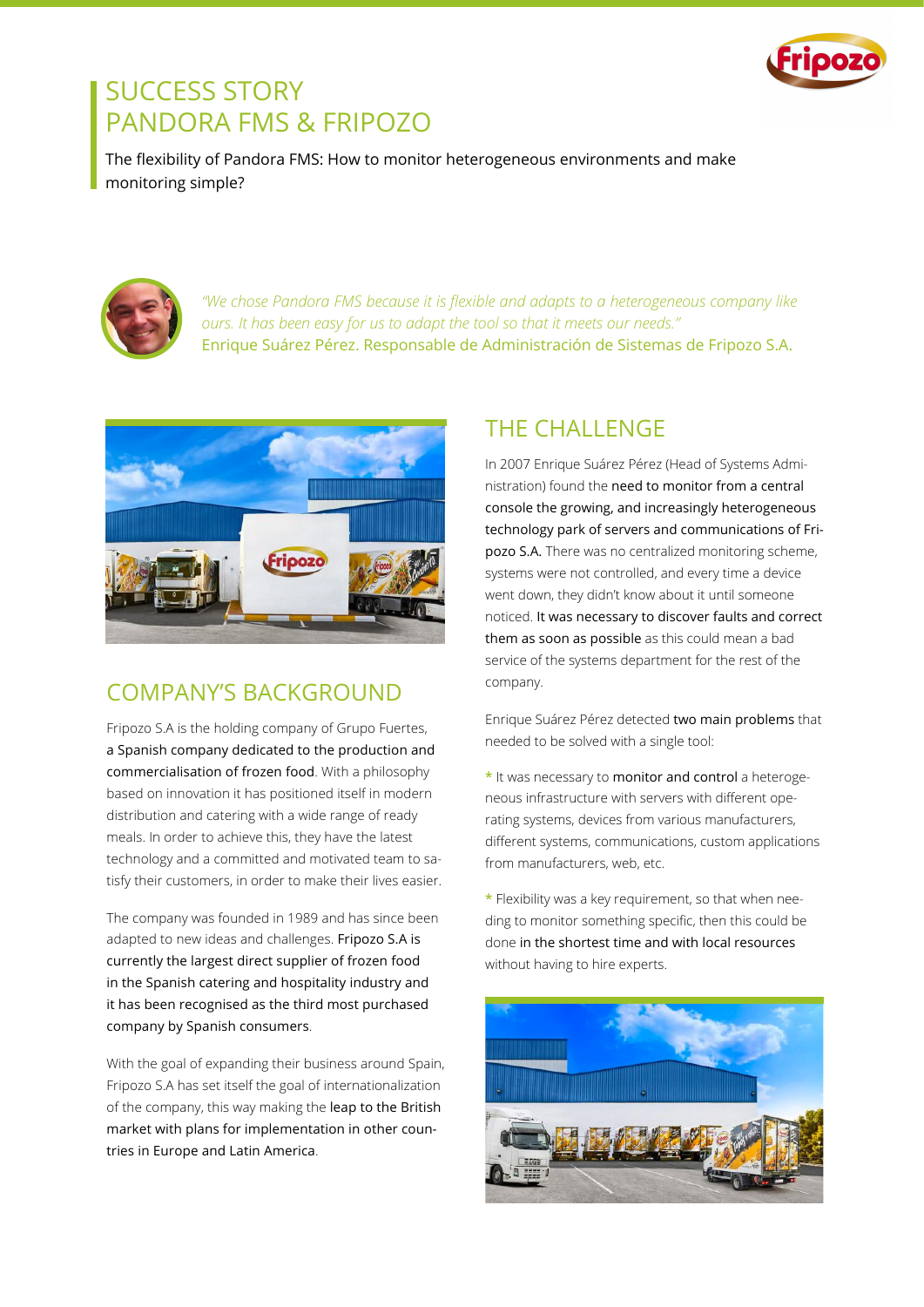

## SUCCESS STORY PANDORA FMS & FRIPOZO

The flexibility of Pandora FMS: How to monitor heterogeneous environments and make monitoring simple?

#### THE SOLUTION

In the systems department of Fripozo S.A, they tested the Open Source version of Pandora FMS. Although it was an early release, with features that were not included in the product, Pandora FMS exceeded expectations, satisfying their needs and Fripozo S.A then hired the Enterprise version.

The project started with a few servers and network elements. Once implemented the solution the results were so good that it became a project and expanded its scope beyond the usual thing in this type of tools.

*"Pandora FMS is a good solution. It is based on a well thought out idea. I like it. It is not perfect, but it perfectly covers our needs. I would highlight among its features: the flexibility. We discovered a range of unthinkable possibilities that have helped us improve the internal processes." /* Enrique Suárez Pérez. Head of System Administration of Fripozo S.A.

Enrique Suarez took advantage of the implicit Pandora FMS flexibility for custom developments from Fripozo S.A that carry out monitoring and those procedures that are not predefined with Pandora FMS, such as:

• The control of toner in printers and automatic orders. In fact, they disposed the default factory setting tool of the printers.

• Management of time clocks.

• Integration with the storage arrays, thanks to Pandora FMS alerts, monitoring and the management of technical services from different suppliers.

• Control of the UPS (Uninterruptible Power Supplies) and its functioning in the event of possible power outages.

One of the most remarkable aspects was the ease of implementation, functioning and management of this measure. In fact, these were conducted from the Systems Department in Fripozo S.A, without the need of specialized consultants in Pandora FMS.

If Fripozo S.A were to face the same situation, they would make the same decision. In the words of Enrique Suárez Pérez, the only thing that would change is that we would hire formal training to train the internal staff in Pandora FMS. Although the documentation is very good, the official training is essential to know all the features of the tool.

#### RESULTS OBTAINED

Thanks to Pandora FMS, Fripozo S.A. has achieved cost savings and an improved service. This is due to shorter time in failure detection (which means that systems are less idle), along with a reduction in the time it takes for an operator to detect such failures.

The Systems department got full control of the technology park of Fripozo S.A and also an increase of internal SLAs, this way they were able to focus on

the administration of systems without having to worry about detecting failures this way they were able to anticipate things.

They have also discovered a multitude of business processes apart from pure and hard monitoring that could not have been carried out in a different way. Thanks to these, internal processes have been considerably improved.

INCIDENT RESOLUTION TIMES HAVE BEEN REDUCED BY:

**75%**

**99,9%** INTERNAL SLA OF: